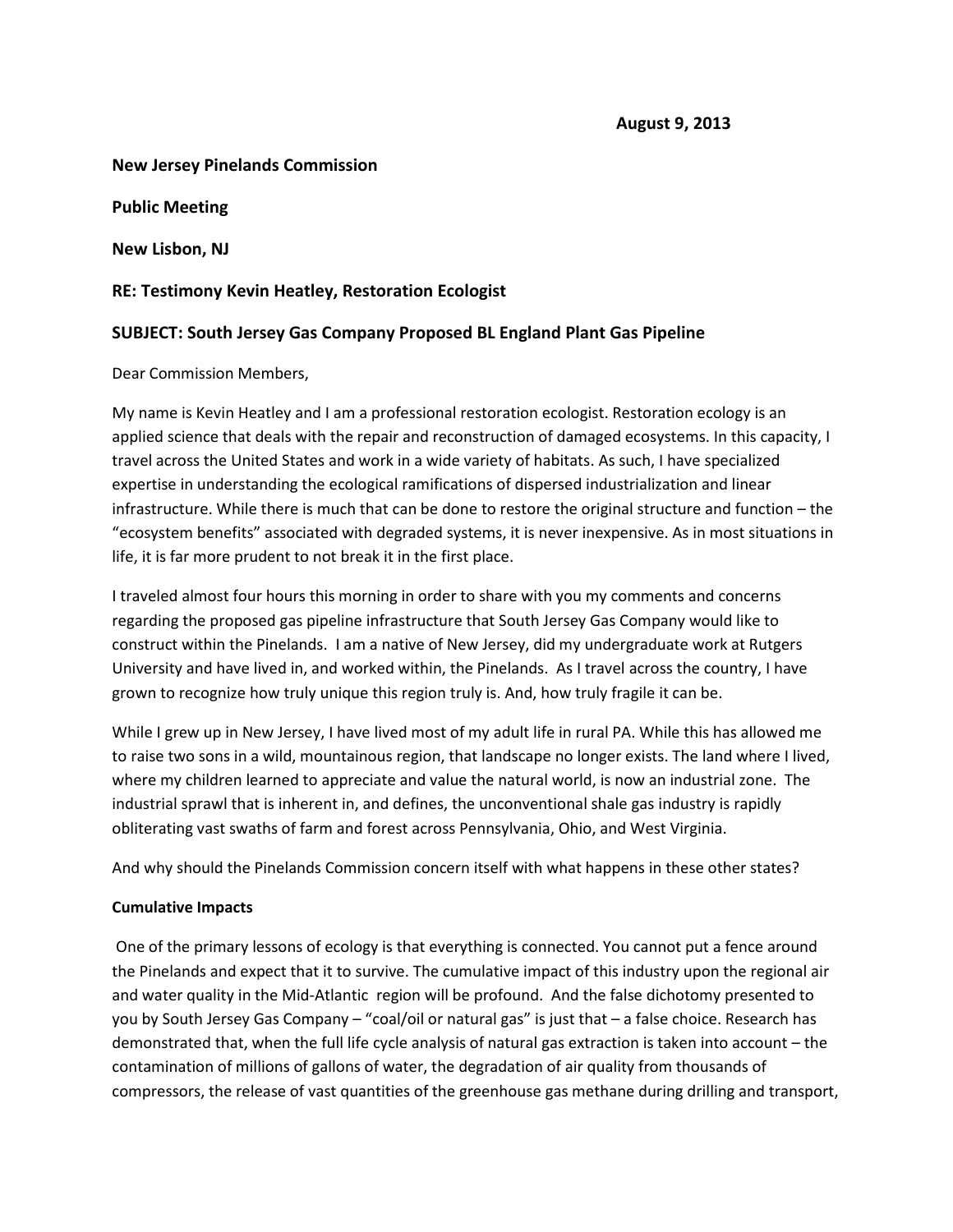and the liquidation of millions of acres of habitat for well pads, pipelines, and access roads – natural gas is not "cleaner" than coal.

For example, the industries own studies show that 6% of the gas wells leak within the first year of production. As the concrete and steel casings they use to plug these wells upon decommissioning will eventually degrade, and no contingency plans are required by any of the regulatory agencies in the United States for long term monitoring or plug replacement, ALL of the wells drilled are likely to eventually leak methane and other contaminants into our aquifers and atmosphere. This will be the legacy that will be left if the myth of "clean burning natural gas" is embraced.

Natural gas consumption and production will have dramatic ecological consequences for the Pinelands and other areas within the coastal plain as climate change progresses, sea levels continue to rise and devastating storms like Sandy become more frequent. Methane, pound for pound, is up to 20 times more potent a greenhouse gas than carbon dioxide over a 100 year timeframe. Human activities are the primary source of atmospheric methane at this point in time and the natural gas industry is currently the largest human source of methane.

I urge the Pinelands Commission to do what most regulatory agencies fail to – recognize that what happens outside of the official "limits of disturbance" is of more profound long term significance than local disruption during the initial construction period. Building transmission infrastructure for natural gas will directly facilitate the expansion of this industry upstream. And the Pinelands will be sitting downstream from the air, water, and climatic impacts.

While the system wide impacts are my primary concern, as a restoration ecologist I can also speak to the local disruption that will occur from pipeline infrastructure. The impacts of linear infrastructure on forest communities are well known in the fields of both conservation biology and restoration ecology.

# **Local Impact Concerns** –

**Forest Fragmentation** – forest fragmentation as a result of anthropogenic landscape modification is well recognized within biogeographic theory and conservation biology as a leading cause of local species extinctions (extirpation). It can also cause dramatic shifts in the floral and faunal composition of woodland communities. Sub-lethal impacts to floral and faunal populations (population isolation, reduced genetic fitness and diversity) have also been associated with disruptions to forest connectivity. The proposed pipeline will result in increased forest fragmentation – the impacts of this disturbance on floral and faunal populations must be quantified prior to allowing this activity. The information accompanying the proposed pipeline did not fully identify the vegetative communities potentially disrupted along the existing corridor. Widening, through deforesting, the existing ROW will potentially impact forest dwelling species.

**Edge Impacts** – Edge habitat (the zone where forest meets non-forest land) is characterized by increased light levels on the forest floor, reduced soil moisture, and a high degree of biological invasion from non-native organisms. Dramatic changes can occur in the soil chemistry and associated microbiota. The top layer of the soil profile begins to dry out and the primary decomposition community